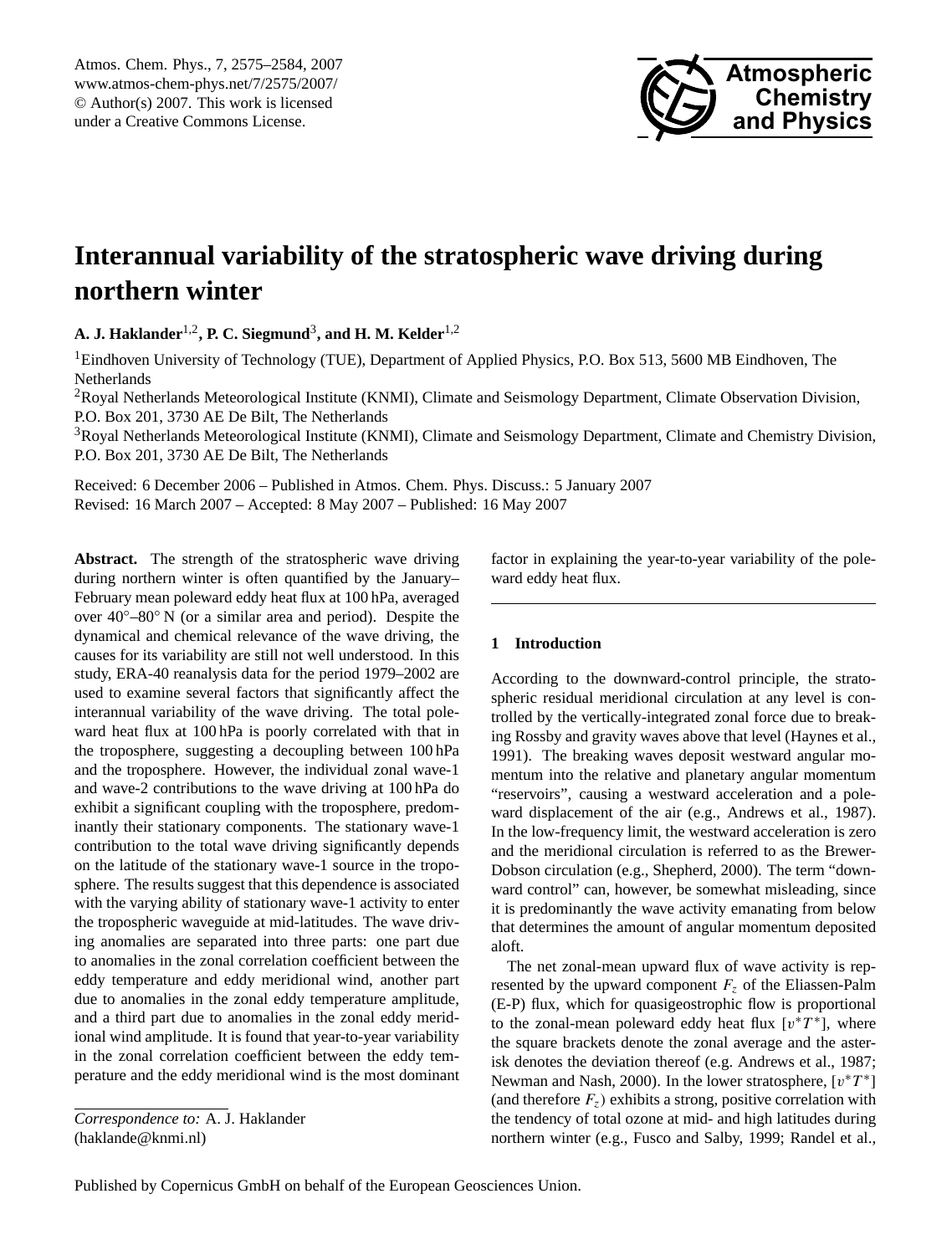2002). Also, during late northern winter the midlatitude eddy heat flux in the lower stratosphere is highly and positively correlated with the temperature in early March at high latitudes, and consequently with the strength of the polar vortex (e.g., Newman et al., 2001; Polvani and Waugh, 2004). Both observations can be explained by the wave-induced poleward transport of ozone-rich air from the tropical source and the subsequent adiabatic compression at higher latitudes.

This fundamental link between the poleward eddy heat flux and the dynamics and chemistry of the stratosphere is now well understood and also quantitatively employed as a diagnostic to validate coupled chemistry-climate models (CCMs) (Austin et al., 2003; Eyring et al., 2005). Austin et al. used the  $[v^*T^*]$  field at 100 hPa averaged for January– February over 40°–80° N, hereafter referred to as  $H_{100}$ , as a measure of the net upward flux of midwinter wave activity in the lower stratosphere. They evaluated several CCMs with respect to  $H_{100}$ , the polar stratospheric temperatures in early spring, and the (almost linear) relationship between both diagnostics. Since almost all of the planetary wave activity crosses the 100 hPa level between  $40^{\circ}$ –80° N (Hu and Tung, 2003),  $H<sub>100</sub>$  indeed provides a good measure of the net total wave activity propagating into the stratosphere. Several studies have been performed to analyze trends in  $H_{100}$  (or a similar diagnostic) over the last decades, and to predict future trends. Hu and Tung (2003) found a significant downward trend over 1979–2002 for  $[v^*T^*]$  at 100 hPa, averaged over 50◦–90◦ N and January to March. Austin et al. (2003) compared future  $H_{100}$  trends in a number of enhanced-CO<sub>2</sub> climate simulations, and found for most models a slightly negative trend over the next few decades, although at best of marginal statistical significance. One of the models showed a highly significant positive trend. For a doubled  $CO<sub>2</sub>$  climate, Sigmond et al. (2004) computed a significant increase of the Northern Hemisphere (NH) stratospheric residual circulation during winter, corresponding to an increase of the poleward eddy heat flux. These examples illustrate that future predictions of  $H_{100}$  are very uncertain. However, in a recent multi-model study by Butchart et al. (2006), increasing greenhouse gas concentrations were found to yield an overall strengthening of the Brewer-Dobson circulation and the associated wave driving, with the strongest trend in NH winter. Butchart et al. conclude that it remains an important future task to identify the causes of the increase in wave driving. Thus, despite the fact that it is widely acknowledged that the stratospheric wave driving has a large impact on the dynamics and chemistry of the stratosphere, the causes for its trends and variability are still not well understood.

In the present study,  $H_{100}$  is used as a measure of the net total midwinter wave activity that propagates from the troposphere into the stratosphere, following Austin et al. (2003), and Eyring et al. (2005). Our analysis puts the emphasis on the interannual variability of  $H_{100}$ , in order to obtain a better understanding of the causes of this observed variability, at both the interannual and the decadal timescale. Year-to-year

variations in  $H_{100}$  can be attributed to many factors. The strength of the tropospheric wave source is an obvious factor, but also the shape of the source spectrum determines the amount of wave activity that reaches 100 hPa, as is described by the Charney-Drazin criterion (Charney and Drazin, 1961). This criterion states that stationary planetary waves can only propagate upward in a westerly zonal-mean flow that is not too strong. Only the longest waves can propagate through stronger westerlies, which implies that during winter only the longest waves can propagate into the stratosphere. The background zonal-mean flow determines the properties of this low-pass filter, and therefore also affects the interannual variability of  $H_{100}$ . The main goal of the present study is to investigate to what extent the year-to-year variability in  $H_{100}$  is affected by several factors. The factors that are examined include the strength of the total upward wave activity flux in the troposphere, the shape of the wave activity spectrum, the latitude and height of the wave source, and the refractive properties of the background flow. It is also examined whether the zonal correlation coefficient between the meridional wind and the temperature has a significant effect on the interannual variability of  $H_{100}$ . Our analysis is based on ERA-40 reanalysis data for the period of 1979–2002. In Sect. 3, estimated values are often presented along with an error bar. These represent the associated standard deviations.

The structure of the paper is as follows. Section 2 gives a description of the data sources and discusses various ways of decomposing the poleward eddy heat flux. The main results are given in Sect. 3, and a summary and discussion of the results is presented in Sect. 4.

# **2 Data and method**

# 2.1 Data

We use 6-hourly temperature and horizontal wind fields for 24 years (1979–2002) of ERA-40 reanalysis data (Simmons and Gibson, 2000). Although the ERA-40 dataset starts in 1957, we have only included the satellite era, from 1979 onwards, in our analysis. For this period, the global observation data coverage is considered to be good (Uppala et al., 2005). ERA-40 is produced by the European Centre for Medium-Range Weather Forecasts (ECMWF). The meteorological fields were retrieved for a lat-lon grid of  $2.5° \times 2.5°$ between 0◦–90◦ N, at 23 pressure levels between 1000 and 1 hPa.

# 2.2 Linear regression analysis

The total poleward eddy heat flux can be decomposed into the sum of several components, such as the stationary and transient wave components. The impact of each component on the interannual variability of the total heat flux can be evaluated by performing a linear regression analysis. This can be understood as follows. It can easily be shown that if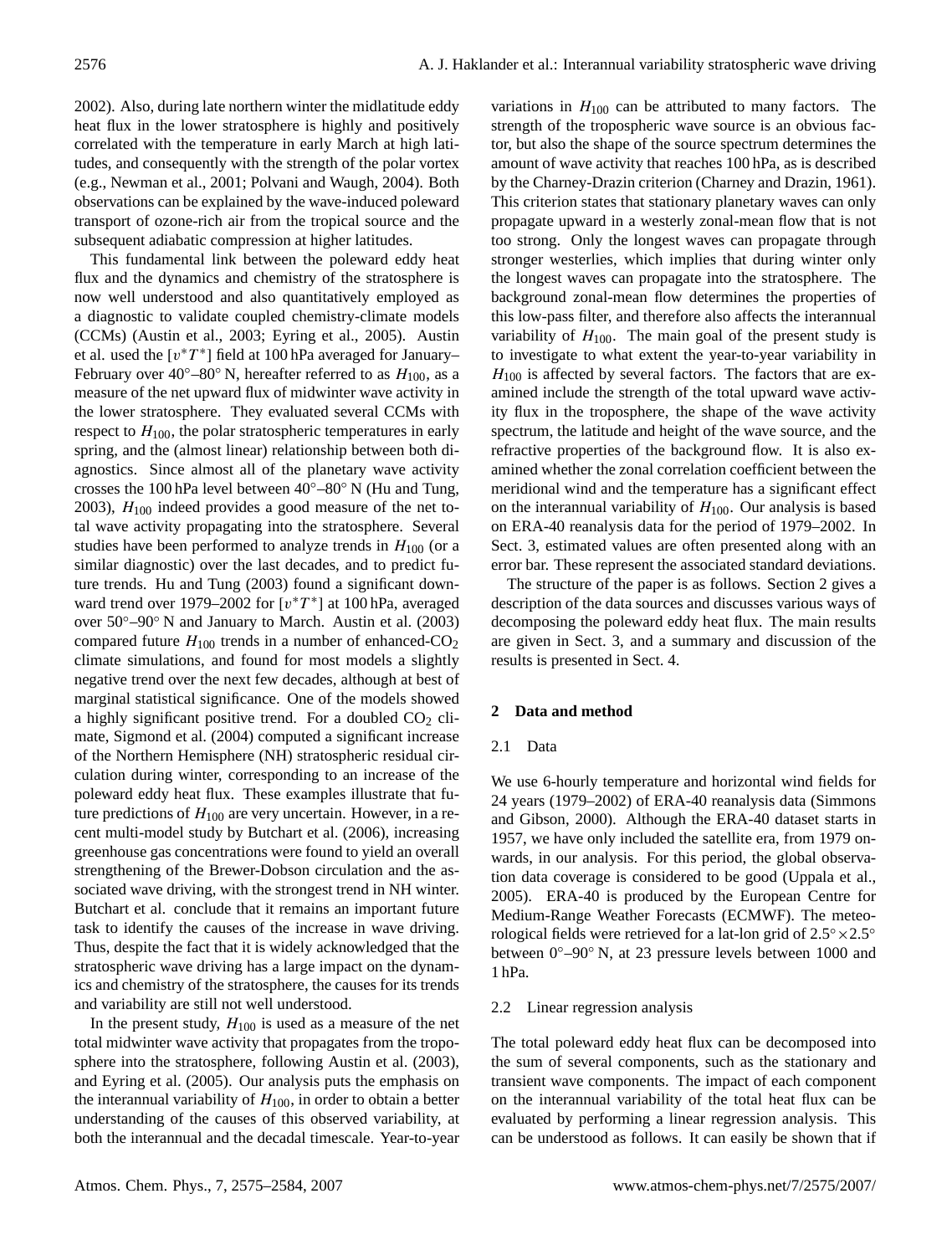$y \equiv \sum x_i$ , then the variance of y equals the sum of the covariances between y and the  $x_i$ , i.e.,  $var(y) = \sum cov(x_i, y)$ . Thus,  $cov(x_i, y)$  can be interpreted as the contribution of  $x_i$  to var(y). If we define  $b_i \equiv cov(x_i, y)var^{-1}(y)$ , where  $\sum b_i = 1$ , then  $b_i$  is the regression coefficient for the linear least-squares fit given by  $\tilde{x}_i = a_i + b_i y$ . It should be noted that the correlation coefficient  $r_i$  between y and  $x_i$  can be large, while the associated value of  $b_i$  is small. For this reason, it is useful to consider both  $b_i$  and  $r_i$ . In the present study, y represents the total heat flux and the  $x_i$  represent the various components of the total heat flux (see Sect. 2.3). Hereafter the phrase "a linear regression of  $v_1$  with  $v_2$  is performed" implies that  $v_1$  is the independent and  $v_2$  is the dependent variable.

## 2.3 Decompositions of the heat flux

The total poleward eddy heat flux, averaged over space and time, can be decomposed by separating the eddy meridional wind and eddy temperature into a stationary and a transient part. If we denote the temporal average over January and February by an overbar, the deviation thereof by a prime, and the cosine-latitude weighted spatial average between 40◦–  $80°$  N by angle brackets, we can write H at a certain pressure level as

<span id="page-2-0"></span>
$$
H \equiv \langle \overline{v^*T^*} \rangle = \langle \overline{v^*T^*} \rangle + \langle \overline{v'^*T'^*} \rangle, \tag{1}
$$

where H at 100 hPa was previously denoted by  $H_{100}$ . The asterisk denotes the deviation of the zonal mean. The r.h.s. terms of Eq.  $(1)$  thus describe the contribution to H by the stationary and transient eddies, respectively.

In addition to the temporal decomposition in Eq. [\(1\)](#page-2-0), a spatial decomposition can be made by discriminating between the individual zonal wavenumber components of the heat flux. The zonal wave component of the total eddy heat flux is calculated as the product of the wave components of v and T,  $v_s$  and  $T_s$  (e.g., Newman and Nash, 2000). This yields

<span id="page-2-1"></span>
$$
H = \sum_{s \ge 1} < \overline{v_s T_s} > \tag{2}
$$

where the subscript s denotes the zonal wave-s component. Combining Eqs. [\(1\)](#page-2-0) and [\(2\)](#page-2-1) yields

<span id="page-2-6"></span>
$$
H = \sum_{s \ge 1} < \bar{v}_s \bar{T}_s > + \sum_{s \ge 1} < \overline{v'_s T'_s} > . \tag{3}
$$

The impact of these individual stationary and transient wave components on the interannual variability of the total heat flux will be evaluated by a linear regression analysis in the next section.

A different way of decomposing the total eddy heat flux, is by noting that  $[v^*T^*]$  can be expressed as

<span id="page-2-2"></span>
$$
[v^*T^*]=r_{v,T}\sigma_v\sigma_T,\tag{4}
$$

where  $r_{v,T}$  is the zonal correlation coefficient, and  $\sigma_v$  and  $\sigma_T$  are the zonal standard deviations of v and T. If v or T would consist of only one wave component, then their wave would consist of only one wave component, then their wave amplitudes would be given by  $\sqrt{2}\sigma_v$  and  $\sqrt{2}\sigma_T$ , respectively, and  $r_{v,T}$  would be equal to cos  $\Delta\varphi$ , where  $\Delta\varphi$  is the phase difference between the  $v$  and the  $T$  wave patterns. Therefore,  $r_{v,T}$  might be considered as the cosine of the 'effective phase difference' between  $v$  and  $T$  for the total spectrum of phase difference between v and I for the total spectrum of waves, with  $\sqrt{2}\sigma_y$  and  $\sqrt{2}\sigma_T$  representing the effective v and T amplitudes, respectively. The larger  $r_{v,T}$ , the smaller the effective phase difference between the  $v$  and  $T$  fields, and the more efficiently heat is transported poleward by the waves. To investigate both the qualitative and the quantitative effects of year-to-year variations in  $r_{v,T}$ ,  $\sigma_v$ , and  $\sigma_T$  on the interannual variability of  $H_{100}$ , we use the following approach (e.g., Siegmund, 1995). First, we rewrite the average of Eq. [\(4\)](#page-2-2) over 40◦–80◦ N and January–February as follows:

<span id="page-2-3"></span>
$$
H \equiv \langle \overline{r_{v,T} \sigma_v \sigma_T} \rangle \equiv \langle \overline{r_{v,T}} \rangle \langle \overline{\sigma_v} \rangle \langle \overline{\sigma_T} \rangle + \tilde{E} \equiv \tilde{H} + \tilde{E}, \qquad (5)
$$

where  $\overline{E}$  denotes the error that is introduced by neglecting the zonal and temporal cross-correlations between  $r_{v,T}$ ,  $\sigma_v$ , and  $\sigma_T$ . The validity of the approximation  $H_{100} \approx \tilde{H}_{100}$  will be discussed in Sect. 4. Dropping the angular brackets and the overbars, denoting the  $24$ -year mean by a superscript  $m$ and the deviation thereof by a  $\Delta$ ,  $\Delta H$  can be linearized as:

<span id="page-2-4"></span>
$$
\Delta \tilde{H} = \Delta \hat{H} + \Delta \hat{E} = \sigma_v^m \sigma_T^m \Delta r_{v,T} + \sigma_T^m r_{v,T}^m \Delta \sigma_v + \sigma_v^m r_{v,T}^m \Delta \sigma_T + \Delta \hat{E}, \quad (6)
$$

where  $\Delta \hat{E}$  denotes the error that arises from the linearization. If Eqs. [\(5\)](#page-2-3) and [\(6\)](#page-2-4) are combined, we obtain

<span id="page-2-5"></span>
$$
\Delta H \equiv \sigma_v^m \sigma_T^m \Delta r_{v,T} + \sigma_T^m r_{v,T}^m \Delta \sigma_v + \sigma_v^m r_{v,T}^m \Delta \sigma_T + \Delta \hat{E} + \Delta \tilde{E}.
$$
 (7)

Equation [\(7\)](#page-2-5) will be used to analyze the contribution to the interannual variability of  $H_{100}$  by the interannual variabilities of  $r_{v,T}$ ,  $\sigma_v$ , and  $\sigma_T$ .

## **3 Results**

#### 3.1 Timeseries of  $H_{100}$

The timeseries of  $H_{100}$  (1979–2002) is displayed as the thick solid line with filled circles in Fig. 1. During this 24-year period,  $H_{100}$  ranged between 11.2 and 19.2 K m s<sup>-1</sup>, and the average value of  $H_{100}$  was 15.1±0.5 K m s<sup>-1</sup>. There is a slightly negative trend in  $H_{100}$ , but the trend is not statistically significant (93.2% confidence level). Hu and Tung (2003) did find a highly significant downward trend over 1979–2002 in the vertical EP-flux component north of 50◦ N for the January–March period, which was suggested to be due to the effect of Arctic ozone depletion during late winter and spring. This effect is likely smaller for  $H_{100}$ , which is the average over the January–February period. If we regard  $H_{100}$ as the sum of its zonal wave-s components as expressed by Eq. [\(2\)](#page-2-1), we find that the  $s = 1-3$  components of  $H_{100}$  account for more than 90% of  $H_{100}$ . The first three wave components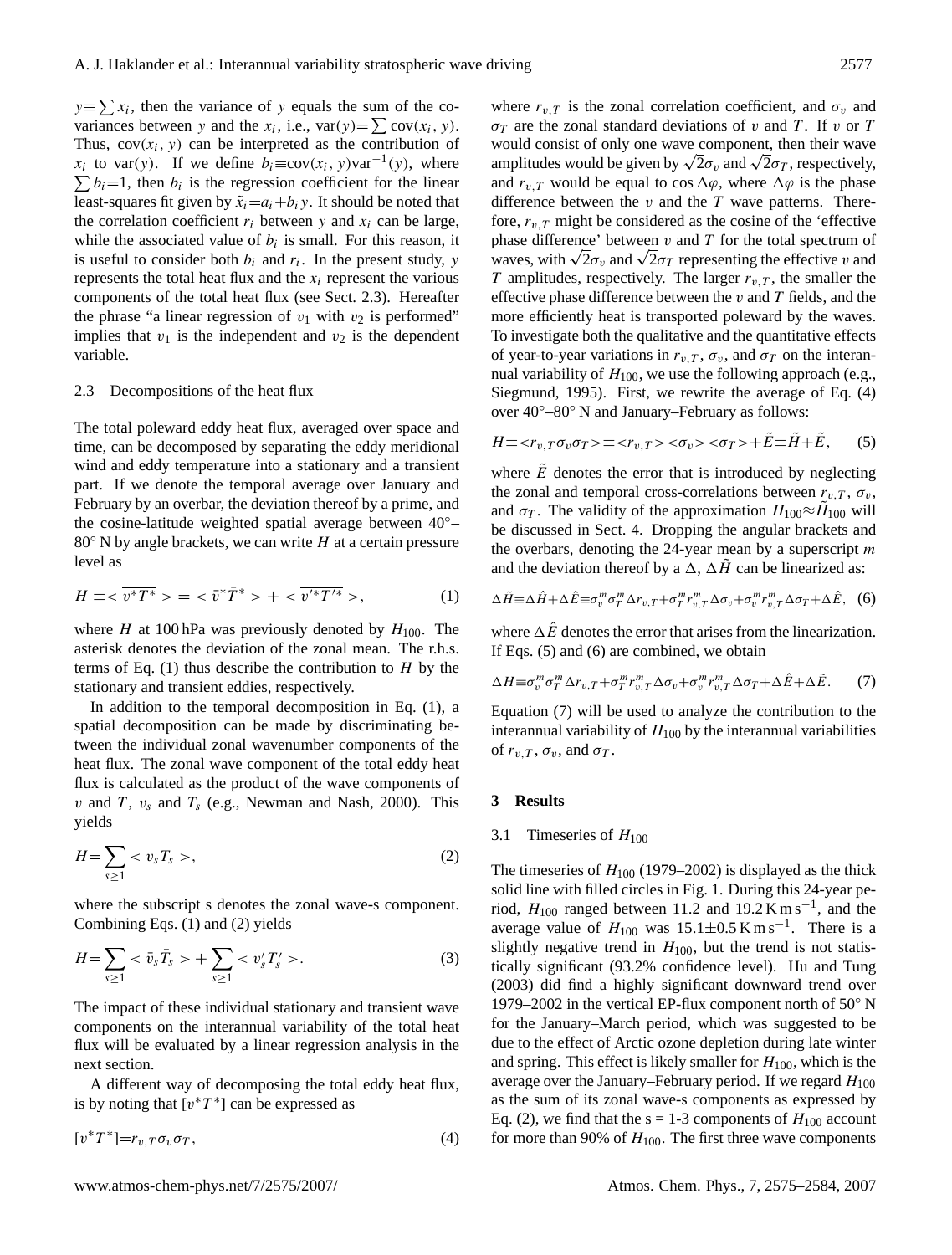

**Fig. 1.** Poleward eddy heat flux at 100 hPa, averaged over 40◦– 80<sup>°</sup> N and January–February, for the years 1979–2002. The sum of all wave contributions  $H_{100}$  is shown, as well as the separate wavenumber 1–3 components of  $H_{100}$ .

**Table 1.** Linear regression coefficients  $\pm$  their standard error, and correlation coefficients for the linear regression of  $H_{100}$  with its total, stationary and transient s=1–5 components. The linear regression is performed over 1979–2002.

| s   | Regr. coeff. $(b_i)$ |                |                 | Corr. coeff. $(r_i)$ |         |         |
|-----|----------------------|----------------|-----------------|----------------------|---------|---------|
|     | Tot $+\sigma$        | Stat $+\sigma$ | Tran $+\sigma$  | Tot                  | Stat    | Tran    |
|     | $0.74 + 0.15$        | $0.56 + 0.23$  | $0.18 + 0.14$   | 0.73                 | 0.47    | 0.26    |
| 2   | $0.12 + 0.16$        | $0.06 + 0.16$  | $0.06 + 0.08$   | 0.16                 | 0.08    | 0.15    |
| 3   | $0.09 \pm 0.08$      | $0.02 + 0.08$  | $0.08 + 0.05$   | 0.24                 | 0.05    | 0.30    |
| 4   | $0.00 + 0.03$        | $-0.02 + 0.02$ | $0.02 + 0.03$   | 0.01                 | $-0.19$ | 0.13    |
| 5   | $0.00 + 0.02$        | $0.00 + 0.00$  | $-0.01 + 0.02$  | $-0.04$              | 0.23    | $-0.09$ |
| all |                      | $0.63 + 0.16$  | $0.37 \pm 0.16$ |                      | 0.65    | 0.46    |

of  $H_{100}$  are also shown in Fig. 1. Both the variance and the 24-year average decrease with increasing wavenumber. For the majority of the years, variations in  $H_{100}$  seem to be dominated by the wave-1 variations, indicated by the line with open circles in Fig. 1. A relatively constant factor is that the wave-1 and wave-2 variations tend to be opposite. The correlation coefficient for the wave-1 and wave-2 components is r=−0.42, which is significant at a 95.8% confidence level. The separate s=1, 2, and 3 components of  $H_{100}$  all exhibit a slightly negative trend over 1979–2002, but the statistical significance of these trends is well below the 95% confidence level.

## 3.2 Wave contributions to interannual variability of  $H_{100}$

To further examine the interannual variability of  $H_{100}$ , we decompose  $H_{100}$  into its stationary and transient wave com-ponents, as expressed by Eq. [\(3\)](#page-2-6). Taking  $H_{100}$  as the independent variable, the linear regression coefficient  $b_i$  for



**Fig. 2.** Correlation coefficients of  $H_{100}$  with  $\langle v^*T^* \rangle_{NH}$ . Correlation coefficients are calculated over the years 1979–2002.

the regression of  $H_{100}$  with its stationary or transient wave component represents the relative contribution by that wave component to the total variance of  $H_{100}$ , as discussed in Sect. 2. Table 1 shows the regression coefficients and the corresponding correlation coefficients for the total (stationary plus transient), stationary, and transient wave 1–5 components of  $H_{100}$ . Using a Student's *t*-test, we find for a sample size of 24, that the correlation coefficient  $r_i$  is significantly different from zero at a >95%, 99%, or 99.9% confidence level if  $|r_i| > 0.40$ , 0.52 or 0.63, respectively. The sum of the regression coefficients for the total wave 1–5 contribution to  $H_{100}$  is 0.95 $\pm$ 0.05, with a corresponding correlation coefficient  $r_i$ =0.996 (not shown). Therefore, wavenumbers 6 and higher can be neglected in the analysis of the interannual variability of  $H_{100}$ . In fact, almost all of the interannual variability of  $H_{100}$  is due to s=1–3, with a combined regression coefficient of  $b_i=0.96\pm0.06$  and  $r_i=0.98$ . Only retaining s=1,2 yields  $b_i=0.86\pm0.11$  and  $r_i=0.88$ . We can thus state that about 85% of the interannual variability of  $H_{100}$ can be attributed to its  $s=1,2$  components. When analyzing the interannual variability of  $H_{100}$ , it is sufficient to only consider wavenumbers  $s=1-3$ , or perhaps even  $s=1,2$ . The bottom row of Table 1 clearly shows that the interannual variability of  $H_{100}$  is dominated by the stationary waves, with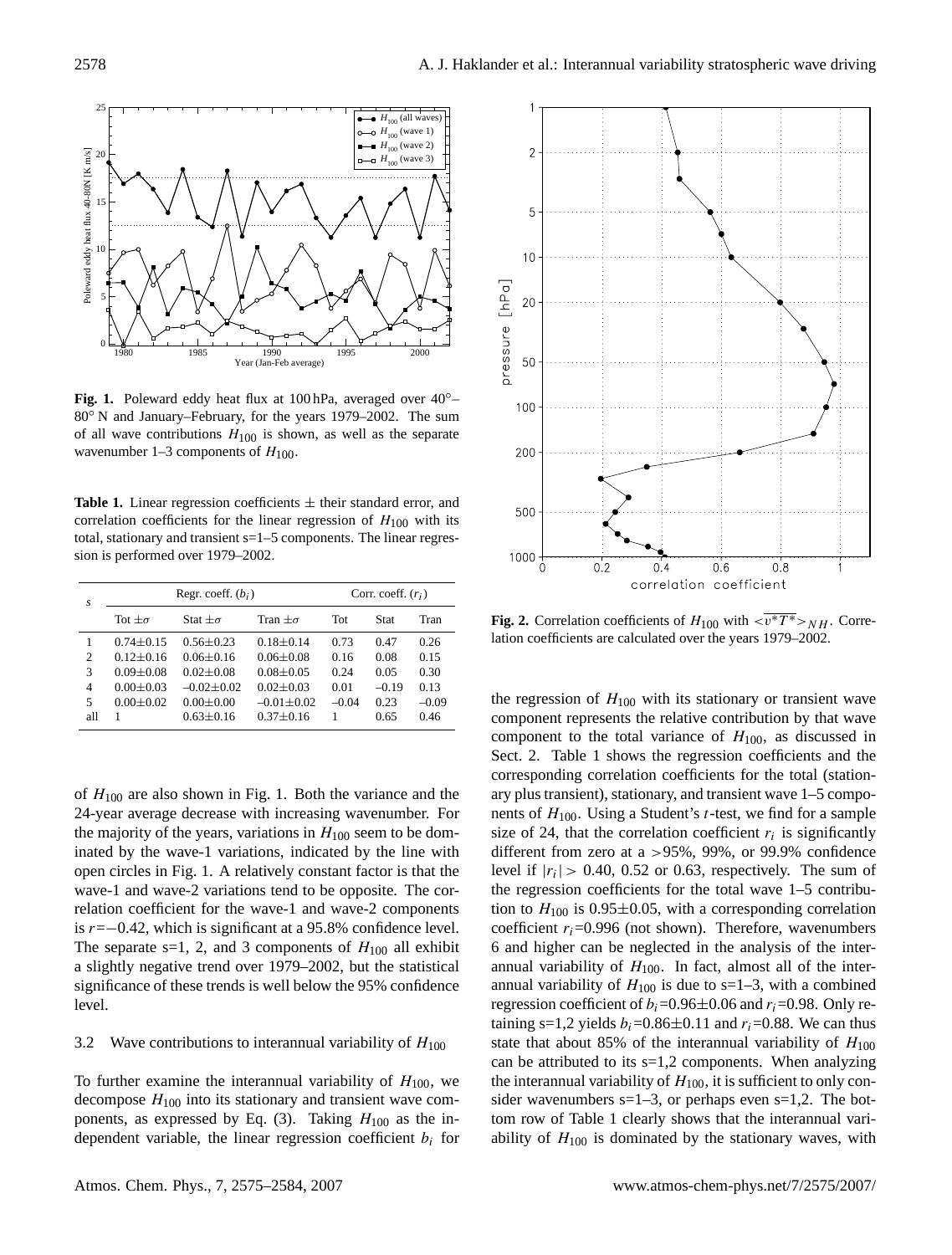$b_i=0.63\pm0.16$  and  $r_i=0.65$ . However, the correlation coefficient of  $H_{100}$  with its transient component is also significant at the 97.6% confidence level.

### 3.3 Vertical coupling

As described in the introduction,  $H_{100}$  is proportional to the total net wave activity flux emanating from below between 40◦ N and 80◦ N at the 100 hPa level. Most of the planetary wave activity that constitutes  $H_{100}$  has propagated upward from its tropospheric source, and therefore, it is expected that  $H_{100}$  has a significant positive correlation coefficient with the poleward eddy heat flux at levels below (and above) 100 hPa. To verify this, we examine the amount of vertical coupling between 100 hPa and other levels. We do this by calculating the vertical profile of the correlation coefficient of  $H_{100}$  with  $\langle \overline{v^*T^*} \rangle_{NH}$ , which we define as the 20°– 90° N average of  $\left[\overline{v^*T^*}\right]$ , at levels from 1000 hPa to 1 hPa. We compute the correlation coefficients with  $\langle \overline{v^*T^*} \rangle_{NH}$ , since the wave activity flux contributing to  $H_{100}$  may have partially originated from, or may propagate into, latitudes outside the 40◦–80◦ N band. The correlation coefficient profile is shown in Fig. 2. At 100 hPa,  $H_{100}$  is highly correlated with  $\langle \overline{v^*T^*} \rangle_{NH}$  (r=0.95), suggesting that the 100 hPa wave activity outside the  $40°-80°$  N area is relatively small. This is confirmed by the fact that  $H_{100}$  accounts for about 90% of  $\langle \overline{v^*T^*} \rangle_{NH}$  at 100 hPa in the 1979–2002 period. Therefore, to simplify the interpretation of our results, we neglect the 100 hPa upward wave activity flux at latitudes outside the  $40^{\circ}$ –80 $^{\circ}$  N window. In Fig. 2, we see that the level of maximum correlation coefficient between  $H_{100}$  and  $\langle \overline{v^*T^*} \rangle_{NH}$ is found at 70 hPa rather than 100 hPa. Above 70 hPa, the correlation coefficient gradually decreases to marginally significant values near the stratopause ∼1 hPa. Below 100 hPa, the correlation coefficient falls off quite rapidly, and is not significant ( $|r| < 0.40$ ) below 200 hPa. Thus, there exists a decoupling between variations in the total upward flux of wave activity in the troposphere (below 200 hPa) and variations at 100 hPa. Assuming that the wave sources are predominantly located in the troposphere, this decoupling can be understood as follows. Suppose an amount of wave activity propagates upward in the NH at some tropospheric pressure level p during January–February. A fraction  $\alpha_p$  of this wave activity is absorbed below 100 hPa, where  $\alpha_p$  lies between 0 and 1. Assuming that no wave activity crosses the equator, the remaining fraction of the wave activity  $(1-\alpha_p)$ thus reaches the 100-hPa level and contributes to  $H_{100}$ . If  $\alpha_p$  is less than one and independent of time, then the correlation coefficient between  $H_{100}$  and the wave activity flux at pressure level p will be one. On the other hand, if  $\alpha_p$  has a large interannual variability, the correlation coefficient will be small.

For a plane and conservative planetary wave, the zonal wavenumber s and the frequency remain constant along its path (or "ray") in the meridional plane (e.g., Karoly and Hoskins, 1982). Therefore, it makes sense to repeat the previous analysis for each individual zonal wave component. To examine the amount of vertical coupling as a function of zonal wavenumber (stationary plus transient), we compute the correlation coefficients of the wave-s component of  $H_{100}$ with the (same) wave-s component of  $\langle v^*T^* \rangle_{NH}$  at other levels. We perform this analysis for the individual wavenumbers 1 to 5 and 6+, separately. The results are shown in Fig. 3a. The s=1 component of  $\langle \overline{v^*T^*} \rangle_{NH}$  is significantly correlated with the s=1 component of  $H_{100}$  at 500 hPa, and at all levels above 400 hPa. The s=2 component of  $\langle \overline{v^*T^*} \rangle_{NH}$ exhibits a significant correlation with the s=2 component of  $H_{100}$  throughout the troposphere and the stratosphere. Note that the wave-2 correlation coefficient reaches a minimum in the mid-troposphere but that the correlation coefficients for s=2 are statistically significant at all levels below 1 hPa. For waves with  $s > 2$ , the correlation coefficients generally only exceed the 95% significance level between 250 hPa and 50 hPa. Thus, the lack of correlation we saw in Fig. 2 between the total upward flux of wave activity in the troposphere and that at 100 hPa is also observed for the s>2 flux components, but not (entirely) for s=1,2. This result implies that a significant part of the interannual variability in the s  $= 1.2$  components of  $H_{100}$  is due to year-to-year variations in the strength of the  $s=1,2$  wave source in the troposphere. There is no significant correlation for the  $s > 2$  flux components, since the refractive index for those waves exhibits a vertical layer of negative values in the lower stratosphere (Fig. 5b). Therefore, meridional refraction and reflection of the  $s > 2$  waves is taking place below 100 hPa, so that  $H_{100}$  is dominated by waves 1 and 2.

We have just shown that the separate  $s=1,2$  components of  $H_{100}$ , to which about 85% of the interannual variability of  $H_{100}$  can be attributed, are significantly correlated with the separate s=1,2 components of  $\langle \overline{v^*T^*} \rangle_{NH}$  in the troposphere. But to what extent can the interannual variability of the total  $H_{100}$  be attributed to year-to-year variations in the separate s=1 and s=2 components (or higher) of  $\langle \overline{v^*T^*} \rangle_{NH}$  in the troposphere? To answer this question, we examine the correlation coefficient of  $H_{100}$  (i.e., the sum of all wave components) with the separate wave components of  $\langle \overline{v^*T^*} \rangle_{NH}$ . The results are shown in Fig. 3b, where the wavenumber of the pressure-dependent  $\langle \overline{v^*T^*} \rangle_{NH}$  component is given along the horizontal axis. At levels below 200 hPa, the s=1,2 components of  $\langle \overline{v^*T^*} \rangle_{NH}$  are not significantly correlated with  $H_{100}$ . In fact, none of the wave components is. However, in the upper stratosphere, the  $s=4$ component of  $\langle v^*T^* \rangle_{NH}$  exhibits a remarkably strong correlation with  $H_{100}$ . It is interesting to compare Figs. 3a and 3b. We observe in Fig. 3a that the wave-4 component of  $\langle \overline{v^*T^*} \rangle_{NH}$  in the upper stratosphere is not at all correlated with the wave-4 component of  $H_{100}$ . However, Fig. 3b shows that the correlation coefficient with the total  $H_{100}$  is highly significant for the wave-4 component of  $\langle v^*T^* \rangle_{NH}$  in the upper stratosphere ( $r=0.58$  at 2 hPa, 99.7% confidence level).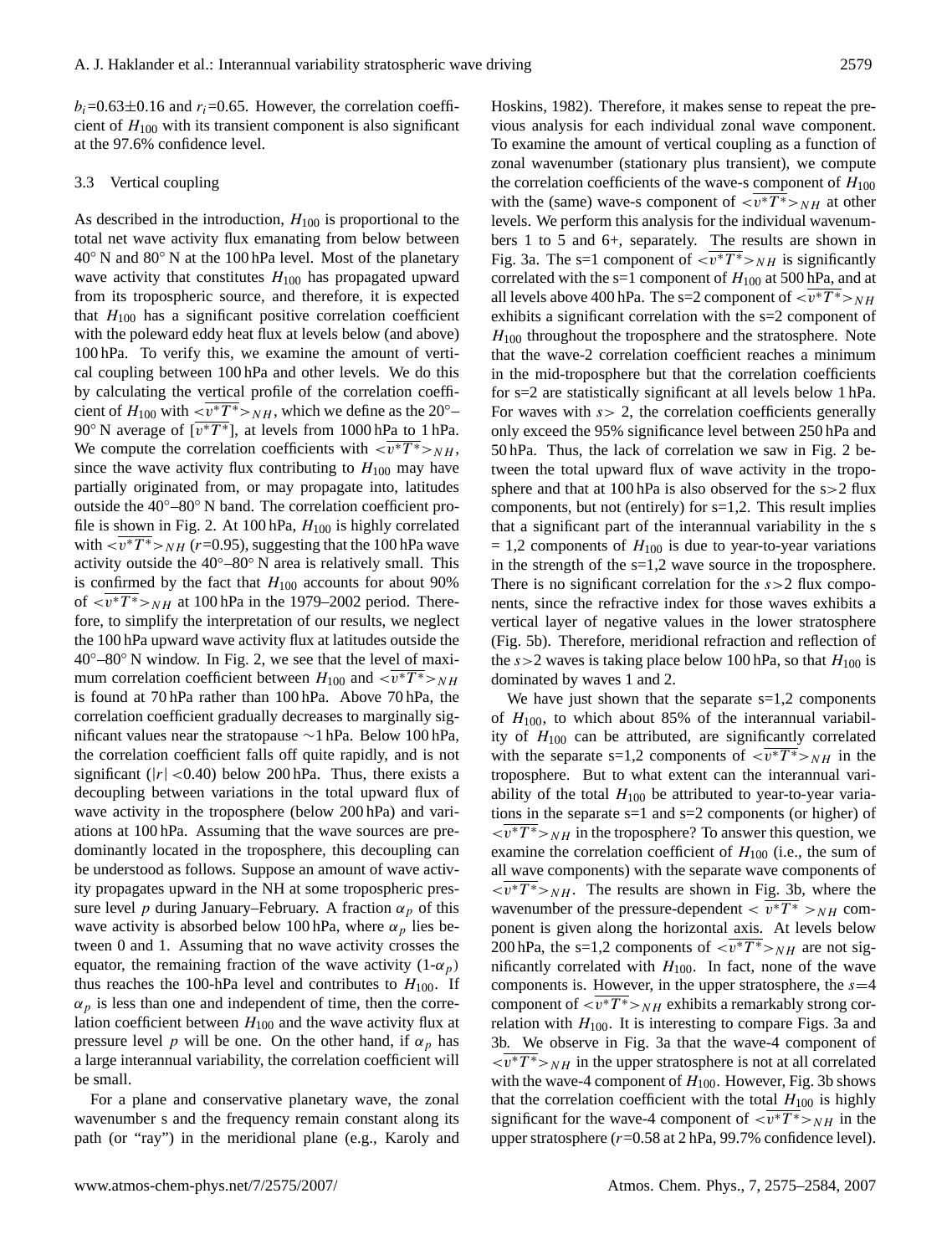

**Fig. 3.** Correlation coefficients of (a) the zonal wave-s component of  $H_{100}$ , and (b)  $H_{100}$ , with the zonal wave-s component of  $\langle v^*T^* \rangle_{NH}$ . Correlation coefficients are calculated over 1979–2002, and the areas with >95% confidence levels are shaded.

The results suggest that wavenumber 4 is a preferred mode for the breaking of very long planetary waves in the upper stratosphere.

## 3.4 Correlation patterns in the meridional plane

Thusfar, we have only considered averages over  $40^{\circ} - 80^{\circ}$  N and averages over the Northern Hemisphere north of 20◦ N. In the previous subsection we mentioned that  $\alpha_p$  also depends on the latitude at which the waves propagate upward. Therefore, we next examine where the zonal-mean upward wave-activity flux, which is proportional to  $\overline{v^*T^*}$ , is significantly correlated with  $H_{100}$ . The latitude- and pressuredependent correlation coefficient of  $H_{100}$  with  $[\overline{v^*T^*}]$  is shown in Fig. 4a. The highest correlation coefficient is found at 100 hPa and 62.5 $\degree$  N (r=0.87). The decoupling between the total upward wave-activity flux at 100 hPa and that in the troposphere (Fig. 2) is also visible in Fig. 4a:  $H_{100}$  is not significantly correlated with  $\sqrt{v^*T^*}$  in the lower and middle troposphere. We previously saw that the s=1,2 components of  $H_{100}$  significantly correlate with the same wave-s components of  $\langle \overline{v^*T^*} \rangle_{NH}$  at some level in the mid- and lower troposphere. Figure 4b shows that the wave-1 component of  $H_{100}$  is significantly correlated with the wave-1 component of  $\lfloor \overline{v^*T^*} \rfloor$  in the troposphere, between about 40° N and 60◦ N. Note that the meridionally confined correlation coefficient maximum in the troposphere tilts poleward with height. A possible explanation for this correlation coefficient maximum would be the presence of a waveguide, through which the wave-1 activity is ducted to 100 hPa (e.g., Karoly and Hoskins, 1982). Since a waveguide can be identified as a ridge in the refractive index field, we verify this by computing the climatological January–February pattern of the refractive index squared for s=1, which is shown in Fig. 5a. The wave-1 correlation coefficient maximum is roughly denoted by the dashed line. We see that the refractive index indeed has a ridge in the mid-latitude middle and upper troposphere, which suggests that the tropospheric correlation coefficient maximum in Fig. 4b may be regarded as the signature of this tropospheric wave guide. To illustrate how the upper troposphere and lower stratosphere act as a low-pass filter for planetary wave activity from below, we show the refractive index field for s=3 in Fig. 5b. A mid-latitude vertical layer with negative values in the lower stratosphere emerges, of which the vertical extent increases with increasing wavenumber (not shown). For wavenumber 2 (Fig. 4c), a connection with the (lower) troposphere is found that is similar to that of wavenumber 1. A marked difference between Figs. 4c and b is, that the area of maximum correlation coefficients in the troposphere is found at higher latitudes  $(50-70° \text{ N})$  in Fig. 4c. (The distinct and very high maximum of  $r=0.82$  at 1000 hPa may not be very meaningful due to the extrapolation below ground.) This correlation coefficient maximum cannot be linked to an s=2 waveguide, since the refractive index field in this region is highly variable due to the presence of a zero-wind critical line, which is not sensitive to the zonal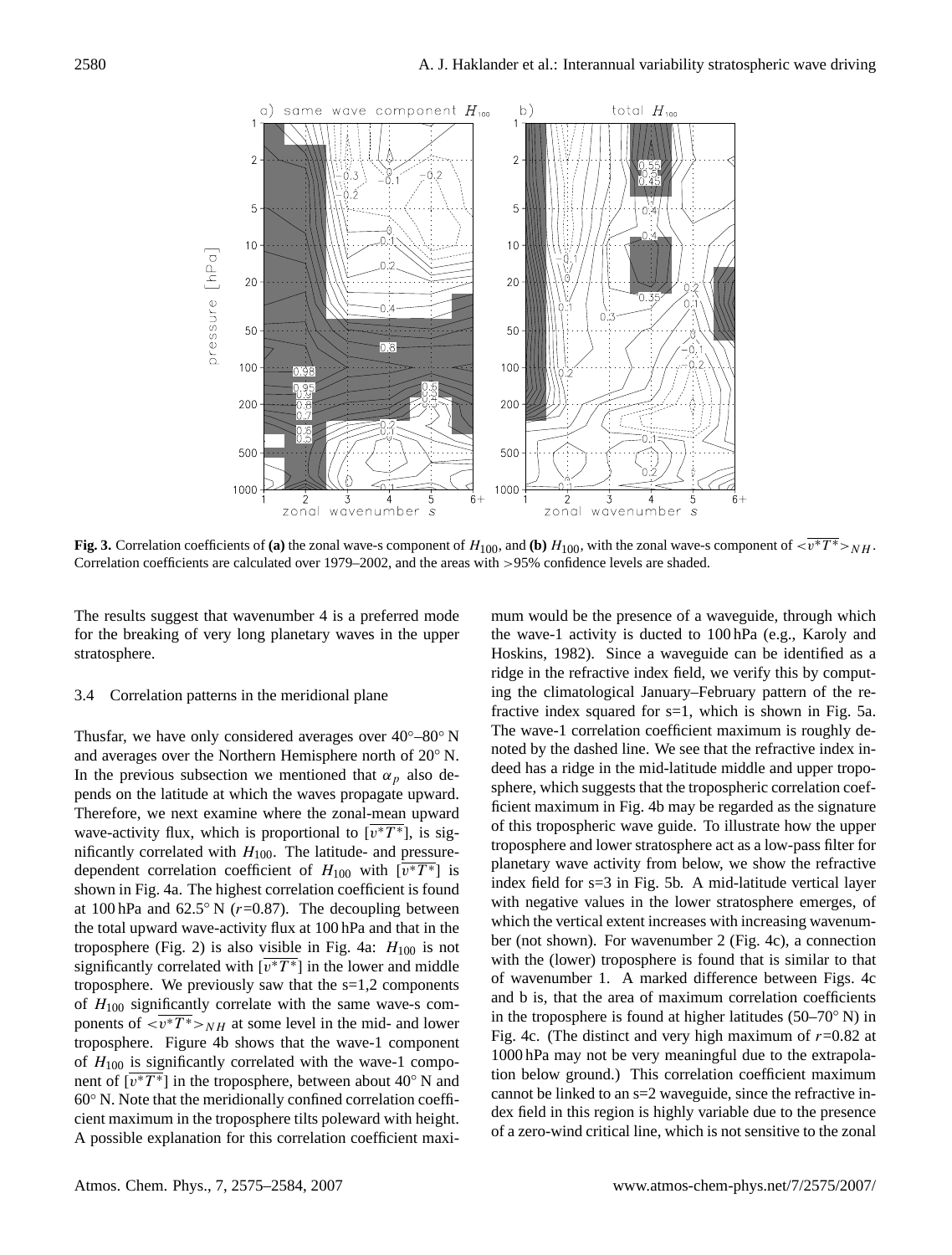

**Fig. 4.** Correlation coefficient of (a)  $H_{100}$ , (b) (c) the s=1,2 component of  $H_{100}$ , (d) the stationary component of  $H_{100}$ , (e) (f) the stationary  $s = 1,2$  component of  $H_{100}$  (g) the transient component of  $H_{100}$ , (h), (i) the transient s=1,2 component of  $H_{100}$ ; with the same latitudeand pressure-dependent wave component of the zonal-mean eddy heat flux averaged over January–February. Correlation coefficients are calculated over 1979–2002, and only the areas with >95% confidence levels are shown.

wave number of the refractive index. For wavenumber 2, the latitude of maximum correlation coefficients shifts equatorward with height above 100 hPa. For the wave-3 contribution to the heat flux, the link with the troposphere is absent and the area with significant correlation coefficients is much more confined (not shown). A further decomposition into stationary and transient wave components (Figs. 4d–i) reveals that the link with the (lower) troposphere is only statistically significant for the stationary part of the wave-1 and wave-2 contributions. The tropospheric meridional dipole structure in the stationary wave-1 correlation coefficient map (Fig. 4e) implies that the stationary wave-1 component of  $H_{100}$  is sensitive to the latitude of the tropospheric wave-1 source. If the source is located too far south, less wave activity is able to enter the mid-latitude waveguide and contribute to  $H_{100}$ . Such a dipole structure is not found in Fig. 4f for s=2.

# 3.5 An alternative analysis of the interannual variability of  $H_{100}$

In Sect. 2.3, we mentioned an alternative way of decomposing  $H_{100}$ , by noting that  $[v^*T^*]$  equals the product of  $r_{v,T}$  with  $\sigma_v$  and  $\sigma_T$  (Eq. 4). Subsequently, we assumed in Eq. (5) that  $H_{100}$  can be approximated by  $H_{100}$ . To examine the accuracy of this approximation, we first compare the 24-year averages of both  $H_{100}$  and  $H_{100}$ . This yields  $14.1 \pm 0.4$  K m s<sup>-1</sup> and  $15.1 \pm 0.5$  K m s<sup>-1</sup>, respectively with a mean ratio of 0.94 $\pm$ 0.02. To see if  $H_{100}$  and  $H_{100}$  also have comparable interannual variability, we performed a linear regression of  $H_{100}$  with  $H_{100}$ . The regression yields a high correlation coefficient ( $r=0.85$ ) and a regression coefficient b=0.71 $\pm$ 0.09. We conclude that  $H_{100}$  is indeed a useful approximation of  $H_{100}$ . We next linearize the deviation of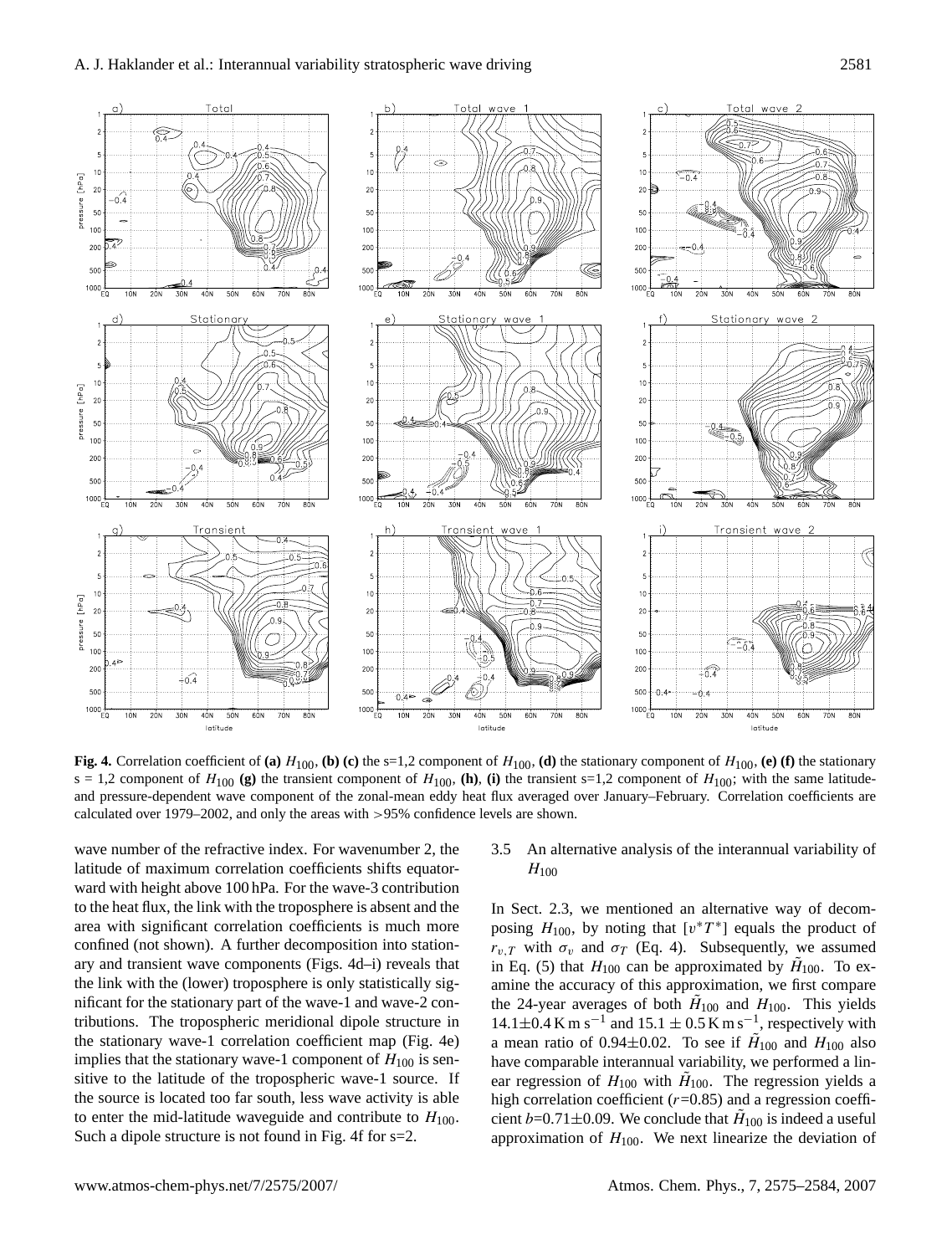

**Fig. 5.** Refractive index square  $a^2n_s^2$  in m<sup>2</sup>, based on the 1979–2002 average of the zonal-mean zonal wind during January–February, for **(a)** s=1, and (b) s=3. Except for the 150 and 300 m<sup>2</sup> contours, contours are from  $-100$  to  $+100$  m<sup>2</sup>, with an interval of 10 m<sup>2</sup>. Negative values are indicated by dark shading, positive values below 20 m<sup>2</sup> by light shading. The 0, 20, 40, and 150 m<sup>2</sup> contours have been labeled, and the location of the s=1 correlation coefficient maximum is roughly denoted by the dashed line in (a).

**Table 2.** Linear regression of  $H_{100}$  with  $\sigma_{v}^{m} \sigma_{T}^{m} \Delta r_{v,T}$ ,  $\sigma_{T}^{m} r_{v,T}^{m} \Delta \sigma_{v}$ , and  $\sigma_{v}^{m} r_{v,T}^{m} \Delta \sigma_{T}$  at 100 hPa. The linear regression is performed over 1979–2002. The 1979–2002 averages and standard deviations are for  $\langle \overline{r_v}, \overline{T} \rangle$ ,  $\langle \langle \overline{\sigma_v} \rangle$ , and  $\langle \langle \overline{\sigma_T} \rangle$ , respectively.

|                                                  | Regression coefficient Corr. coeffient 1979–2002 average 1979–2002 stdev |      |                                      |                            |
|--------------------------------------------------|--------------------------------------------------------------------------|------|--------------------------------------|----------------------------|
| $\sigma_v^m \sigma_T^m \Delta r_{v,T}$ 0.40±0.20 |                                                                          | 0.39 | $r_{v}^{m}$ <sub>T</sub> =0.23       | 0.04                       |
| $\sigma_T^m r_{vT}^m \Delta \sigma_v$ 0.07±0.09  |                                                                          | 0.17 | $\sigma_v^m$ =10.4 m s <sup>-1</sup> | $0.8 \,\mathrm{m\,s}^{-1}$ |
| $\sigma_v^m r_{v.T}^m \Delta \sigma_T$ 0.23±0.14 |                                                                          | 0.34 | $\sigma_T^m$ =5.9 K                  | 0.7K                       |

 $\tilde{H}_{100}$  from its 1979–2002 mean as  $\Delta \hat{H}_{100}$  (Eq. [6\)](#page-2-4). The error  $\Delta \hat{E}_{100}$  that arises from the linearization in Eq. [\(6\)](#page-2-4) is remarkably small: a linear regression of  $\Delta \tilde{H}_{100}$  with  $\Delta \hat{H}_{100}$  yields  $b = 0.98 \pm 0.03$  and  $r = 0.99$ . The difference between  $\Delta H_{100}$ and  $\Delta \hat{H}_{100}$  in Eq. [\(7\)](#page-2-5) thus primarily results from  $\Delta \tilde{E}_{100}$ . We can use Eq. [\(7\)](#page-2-5) to analyze the sensitivity of  $H_{100}$  to the yearto-year variations in the effective phase difference  $\langle \overline{r_{v,T}} \rangle$ , as well as to the interannual variability of the effective amplitudes  $\langle \overline{\sigma_{v}} \rangle$  and  $\langle \overline{\sigma_{T}} \rangle$ . The regression and correlation coefficients of the linear regression analysis of  $H_{100}$  with the first three terms on the r.h.s. of Eq. [\(7\)](#page-2-5) at 100 hPa are given in Table 2. The results show that the interannual variability of  $H_{100}$  is more sensitive to the  $\langle \overline{r_{v,T}} \rangle$  than to  $\langle \overline{\sigma_v} \rangle$ and  $\langle \overline{\sigma_T} \rangle$ . Therefore, a significant part of the year-to-year variability in  $H_{100}$  is not determined by variability in the amplitude of the waves but by variability in the efficiency of the

poleward heat transport, as represented by  $\langle \overline{r_{v,T}} \rangle$ . We also note that the variability in  $\langle \overline{\sigma_T} \rangle$  affects  $H_{100}$  more strongly than the variability in  $\langle \overline{\sigma_v} \rangle$ .

## **4 Summary and discussion**

We have studied the interannual variability of the stratospheric wave driving during NH winter, as quantified by  $H_{100}$ , being the January–February mean of the 40°–80° N average of the total poleward heat flux at 100 hPa. For our analysis, we used 24 years (1979–2002) of ERA-40 reanalysis data from ECMWF. The results can be summarized as follows. We have examined the sensitivity of  $H_{100}$  to several factors. The first factor is the strength of the total tropospheric wave source. It was found that  $H_{100}$  is not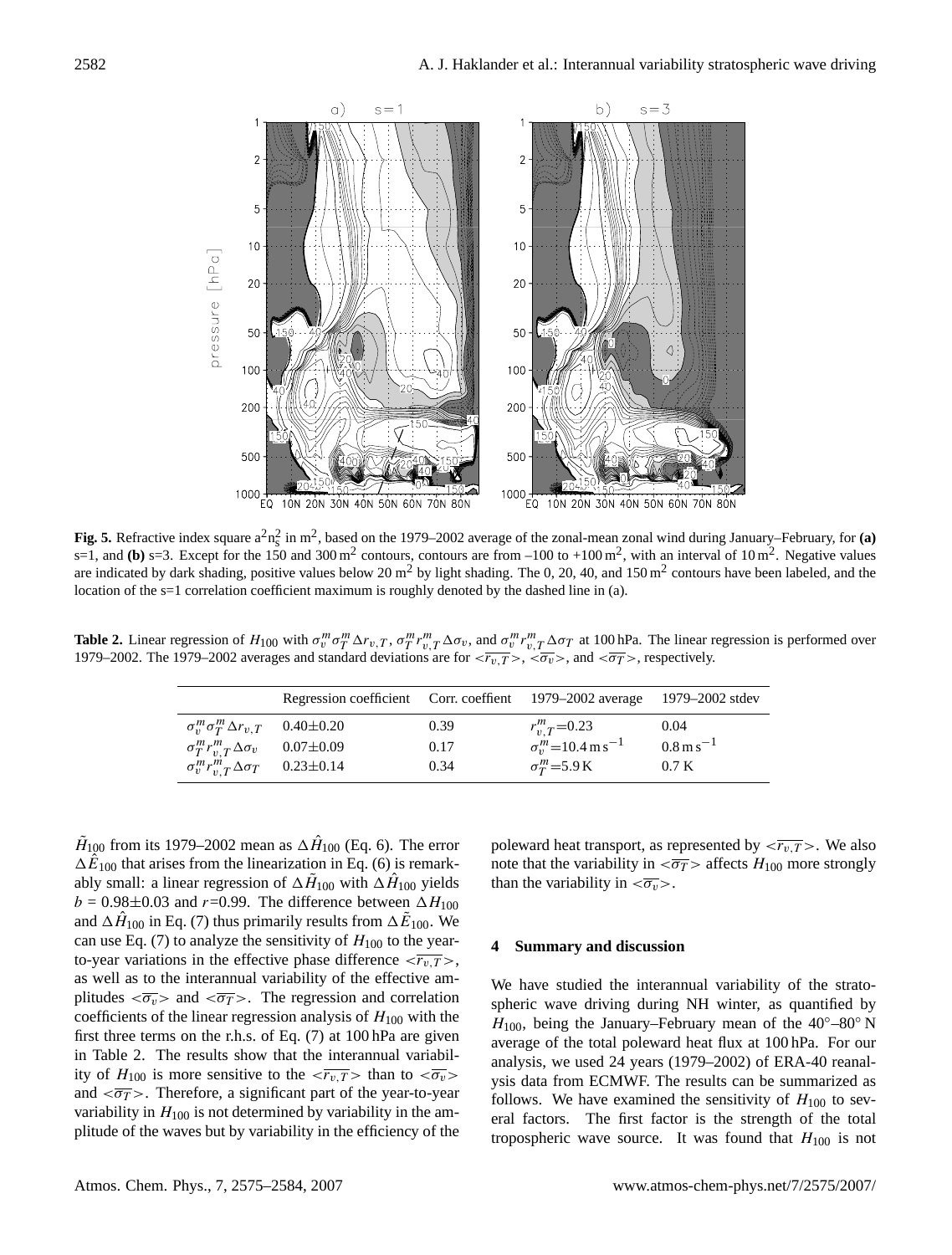significantly correlated with the total upward wave activity flux below 200 hPa. However, both the individual zonal wave-1 and wave-2 components exhibit significant vertical coupling between 100 hPa and lower (as well as higher) levels. About 85% of the interannual variability of  $H_{100}$  can be attributed to its  $s=1,2$  components. However, the interannual variability of  $H_{100}$  cannot be attributed to either of these individual wave components of the heat flux in the troposphere. Presumably, this is in part due to the statistically significant negative correlation coefficient that we found between the s=1 and s=2 components of  $H_{100}$ . This negative correlation coefficient is also observed on an intraseasonal timescale, in association with the leading mode of variability in the NH winter geopotential field, the Northern Annular Mode (NAM) (Hartmann et al., 2000). During high NAM index periods, with a stronger stratospheric polar vortex, the anomalous s=1 component of the heat flux at 100 hPa was negative, and the anomalous  $s=2$  component was positive. During low NAM index periods, both anomalies were of opposite sign. Thus, the negative correlation coefficient we found on the interannual timescale is also observed on the shorter timescales. The wave-1 contribution to  $H_{100}$  was found to depend on the latitude of the wave-1 source. Particularly, if the tropospheric stationary wave-1 source is located near 30◦ N instead of near 50◦ N, significantly less wave activity is able to enter the mid-latitude waveguide and contribute to  $H_{100}$ .

Finally, another approach was followed, where the wave driving anomalies were separated into three parts: one part due to anomalies in the zonal correlation coefficient between the eddy temperature and eddy meridional wind, another part due to anomalies in the zonal eddy temperature amplitude, and a third part due to anomalies in the zonal eddy meridional wind amplitude. It was found that year-to-year variability in the zonal correlation coefficient between the eddy temperature and the eddy meridional wind is the most dominant of the three factors.

In the interpretation of our results, the assumption has been that wave activity always propagates upward, so that the source of the wave activity at 100 hPa is situated below 100 hPa. For stationary waves, this is a reasonable assumption. However, transient waves can develop in the stratosphere as a result of purely stationary waves of sufficient amplitude emanating from the troposphere, as demonstrated by Christiansen (1999). Downward propagation of these stratospheric transients might affect  $H_{100}$ . However, we expect this to be only a minor influence, since the interannual variability of  $H_{100}$  is dominated by stationary waves (Table 1), and transient wave activity is abundantly generated in the troposphere.

In the present study, the 1958–1978 period was omitted from the analysis. However, we have also analyzed the entire 1958–2002 period. The results were very similar, although the statistical significance was generally larger due to the longer period. As a result, Fig. 3a exhibited a significant correlation coefficient for s=1 in the entire free troposphere. A remarkable difference with the 1979–2002 analysis was found for Fig. 3b, in which the level of maximum and significant correlation coefficient with  $H_{100}$  was found to increase with increasing wavenumber  $s=1-5$ . The  $s=1$  correlation coefficient decreased to statistically insignificant values of less than 0.3 in the upper stratosphere. In Fig. 4a, a clear equatorward displacement of a statistically significant correlation coefficient maximum was observed above 100 hPa, and in Fig. 4e, the tropospheric dipole structure for s=1 in Fig. 4e was more pronounced. Finally, for the 1958–2002 period, a significantly higher refractive index was observed in the mid-latitude stratosphere for a composite with positive  $H_{100}$ anomalies exceeding one standard deviation than for a composite of negative  $H_{100}$  anomalies exceeding one standard deviation. Such a significant signal could not be obtained for the 1979–2002 period, likely due to the smaller sample size.

One could argue that the results depend on the  $40^{\circ}$ – $80^{\circ}$ N latitude window that is applied. However, replacing  $H_{100}$ with the NH average of  $\sqrt{v^*T^*}$  at 100 hPa yields almost identical results. The present study has focused on the interannual variability of the stratospheric wave driving. We note that the factors that dominate the interannual variability may be different from the factors that dominate the trend. These issues will be subject of our further investigation.

*Acknowledgements.* The authors gratefully acknowledge the constructive suggestions that were made by the editor and three anonymous referees.

Edited by: P. Haynes

#### **References**

- Andrews, D. G., Holton, J. R., and Leovy, C. B.: Middle atmosphere dynamics, Academic Press, 489 pp., 1987.
- Austin, J., Shindell, D., Beagley, S. R., Brühl, C., Dameris, M., Manzini, E., Nagashima, T., Newman, P., Pawson, S., Pitari, G., Rozanov, E., Schnadt, C., and Shepherd, T. G.: Uncertainties and assessments of chemistry-climate models of the stratosphere, Atmos. Chem. Phys., 3, 1–27, 2003,

[http://www.atmos-chem-phys.net/3/1/2003/.](http://www.atmos-chem-phys.net/3/1/2003/)

- Butchart, N., Scaife, A. A., Bourqui, M., de Grandpre, J., Hare, S. H. E., Kettleborough, J., Langematz, U., Manzini, E., Sassi, F., Shibata, K., Shindell, D., and Sigmond, M.: Simulations of antropogenic change in the strength of the Brewer-Dobson circulation, Clim. Dyn., 27, 727–741, doi:10.1007/s00382-006-0162- 4, 2006.
- Charney, J. G. and Drazin, P. G.: Propagation of planetary-scale disturbances from the lower to the upper atmosphere, J. Atmos. Sci., 18, 83–109, 1961.
- Christiansen, B.: Stratospheric vacillations in a General Circulation Model, J. Atmos. Sci., 56, 1858–1872, 1999.
- Eyring, V., Harris, N. R. P., Rex, M., Shepherd, T. G., Fahey, D. W., Amanatidis, G. T., Austin, J., Chipperfield, M. P., Dameris, M., Forster, P. M. De F., Gettelman, A., Graf, H. F., Nagashima, T., Newman, P. A., Pawson, S., Prather, M. J., Pyle, J. A., Salawitch,